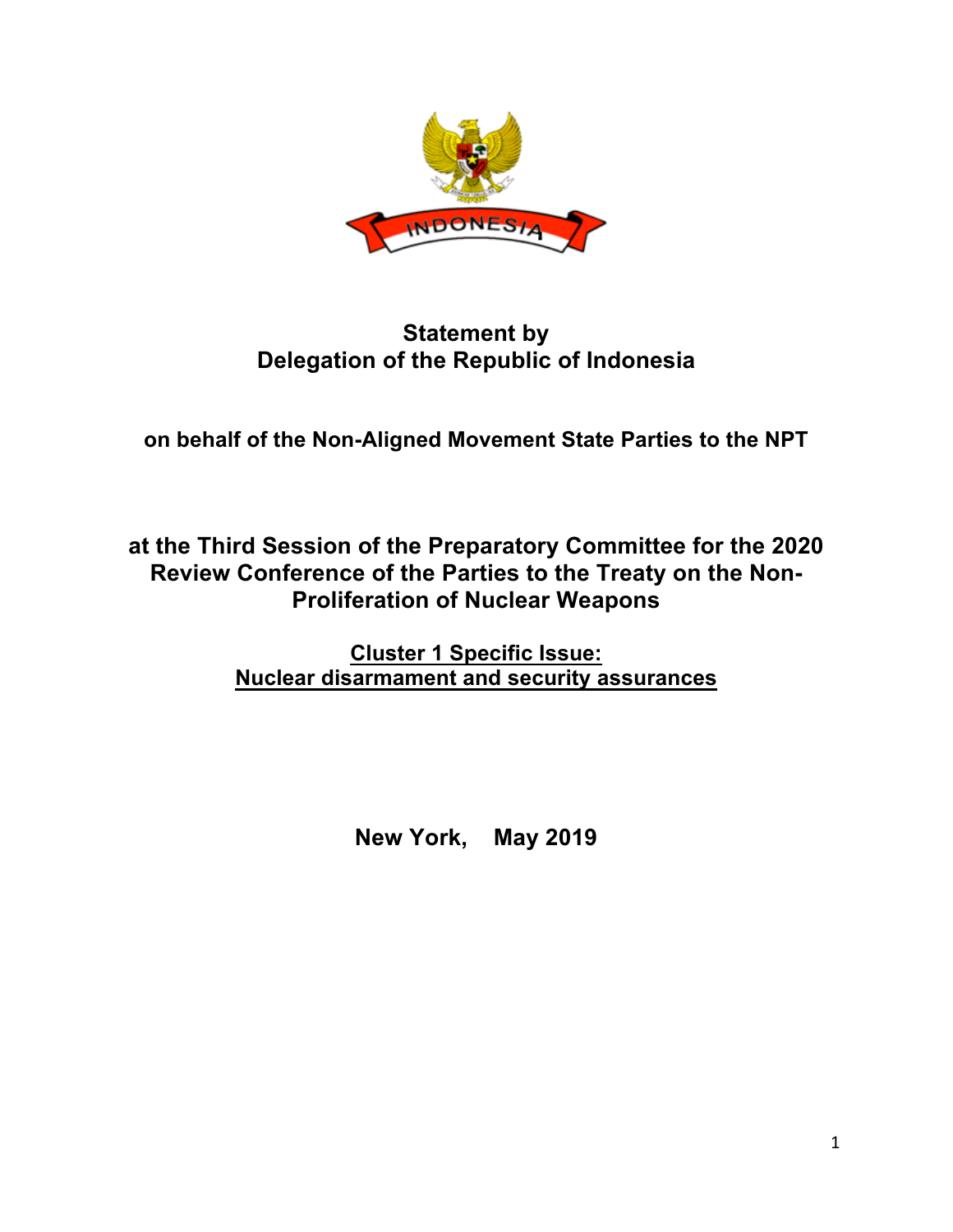## **Mr. Chairman,**

- 1. It is my honor to speak on behalf of the Group of Member States of the Non-Aligned Movement Parties to the NPT.
- 2. The Group reaffirms the Movement's principled positions on nuclear disarmament, which remains its highest priority, and on the nonproliferation of nuclear weapons in all its aspects. We stress the importance of ensuring that efforts aimed at nuclear non-proliferation are parallel to simultaneous efforts aimed at nuclear disarmament. We express concern at the threat to humanity posed by the continued existence of nuclear weapons and of their possible use or threat of use.
- 3. We reiterate our deep concern over the slow pace of progress towards nuclear disarmament and the lack of progress by the Nuclear-Weapon States (NWS) to accomplish the total elimination of their nuclear arsenals in accordance with their relevant multilateral legal obligations.
- 4. We take note of the adoption of the Treaty on the Prohibition of Nuclear Weapons on 7 July 2017 at the United Nations conference to negotiate a legally binding instrument to prohibit nuclear weapons, leading towards their total elimination. It is hoped that when entered into force, the Treaty would contribute to furthering the objective of the total elimination of nuclear weapons.
- 5. The Group reiterates its strong call for the full and systematic implementation of the unequivocal undertaking given by the nuclearweapon States at the 2000 Review Conference, including through the implementation of the 13 practical steps, to accomplish the total elimination of their nuclear arsenals leading to nuclear disarmament, which was also reaffirmed by the 2010 Review Conference.
- 6. In this connection, the Group emphasizes, in particular the prime importance of and urgent need for the full and prompt implementation of the commitments by the NWS under Action 5 of the 2010 "action plan on nuclear disarmament". In this context, the Group further recalls that the NWS had committed to accelerate concrete progress on the steps leading to nuclear disarmament.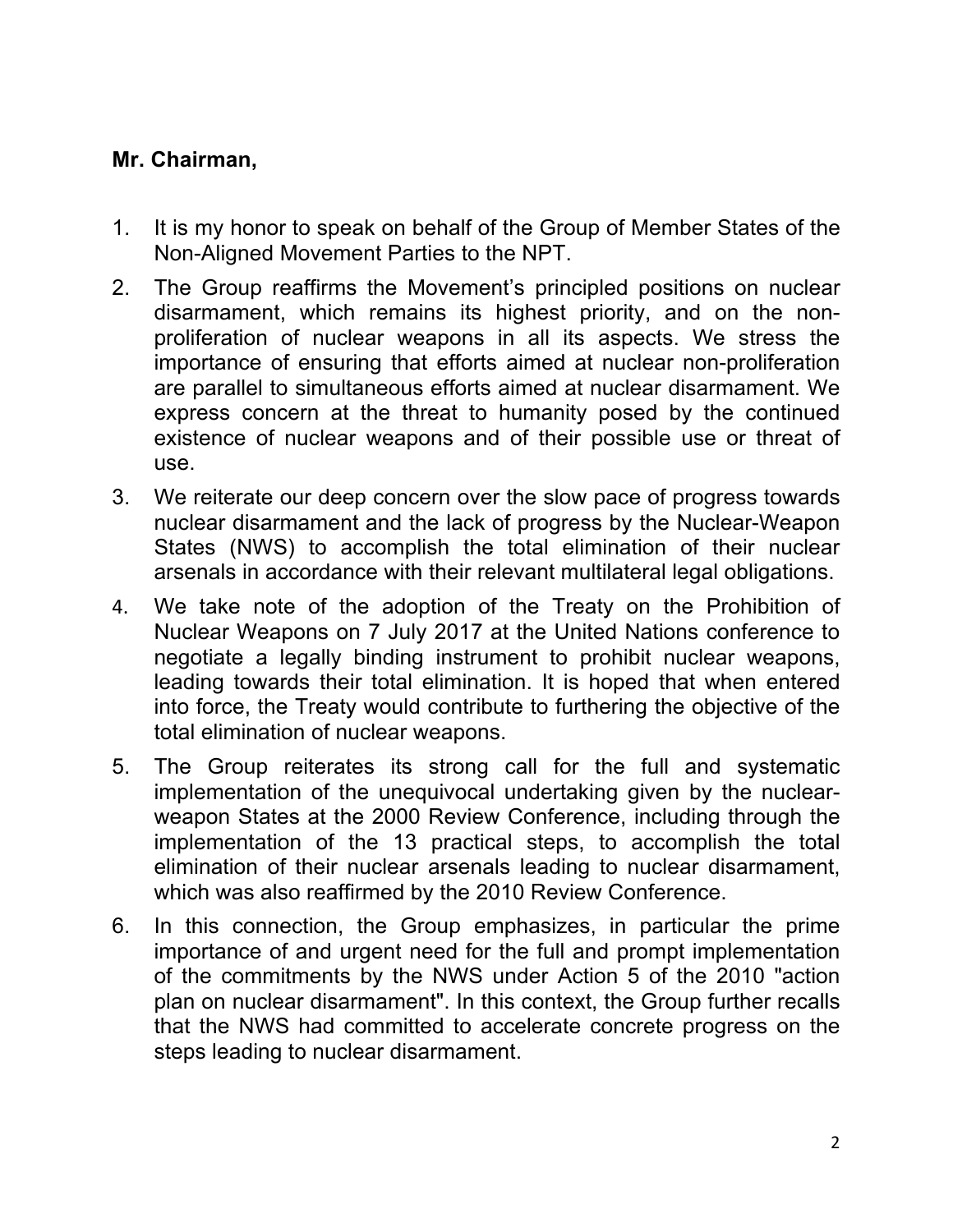- 7. The Group expresses its disappointment over the lack of progress in the implementation of the NWS' commitment under Action 3 of the 2010 Final Document. In this regard, the Group calls for full compliance of the nuclear-weapon States with such undertakings towards fulfilling their legal obligations under Article VI.
- 8. The Group stresses the urgent necessity of negotiating and bringing to a conclusion, a comprehensive convention on nuclear weapons, containing also a phased program for the complete elimination of nuclear weapons with a specified time frame.
- 9. We remain deeply concerned by the lack of progress towards achieving the total elimination of nuclear weapons, despite some reports of bilateral and unilateral reductions. Any such reductions are undermined by the modernization of nuclear weapons and their delivery systems, and related infrastructure by the NWS. The Group is also concerned about the lack of tangible progress in enhancing transparency, in accordance with Action 5 (g).
- 10. The Group notes with grave concern the current extensive investment, by the nuclear-weapon States, on modernization of their nuclear forces and developing more effective and newer, including low-yield nuclear warheads, which, by increasing the role of these inhumane weapons in their military doctrines, lowers the threshold for the actual use of nuclear weapons. The Group strongly calls for putting an immediate end to this trend that in fact is a new nuclear-arms race and thus a clear violation of article VI of the Treaty.
- 11. The Group also stresses that reductions in deployments and in operational status cannot substitute for irreversible cuts in, and the total elimination of, nuclear weapons and, accordingly, calls on the nuclear-weapon States to apply the principles of transparency, irreversibility and international verifiability to all such cuts, to further reduce their nuclear arsenals, both warheads and delivery systems, thus contributing to the fulfillment of their nuclear disarmament obligations and facilitating the realization of a world free of nuclear weapons at the earliest date.
- 12. The Group emphasizes that the indefinite extension of the Treaty does not imply the indefinite possession by the NWS of their nuclear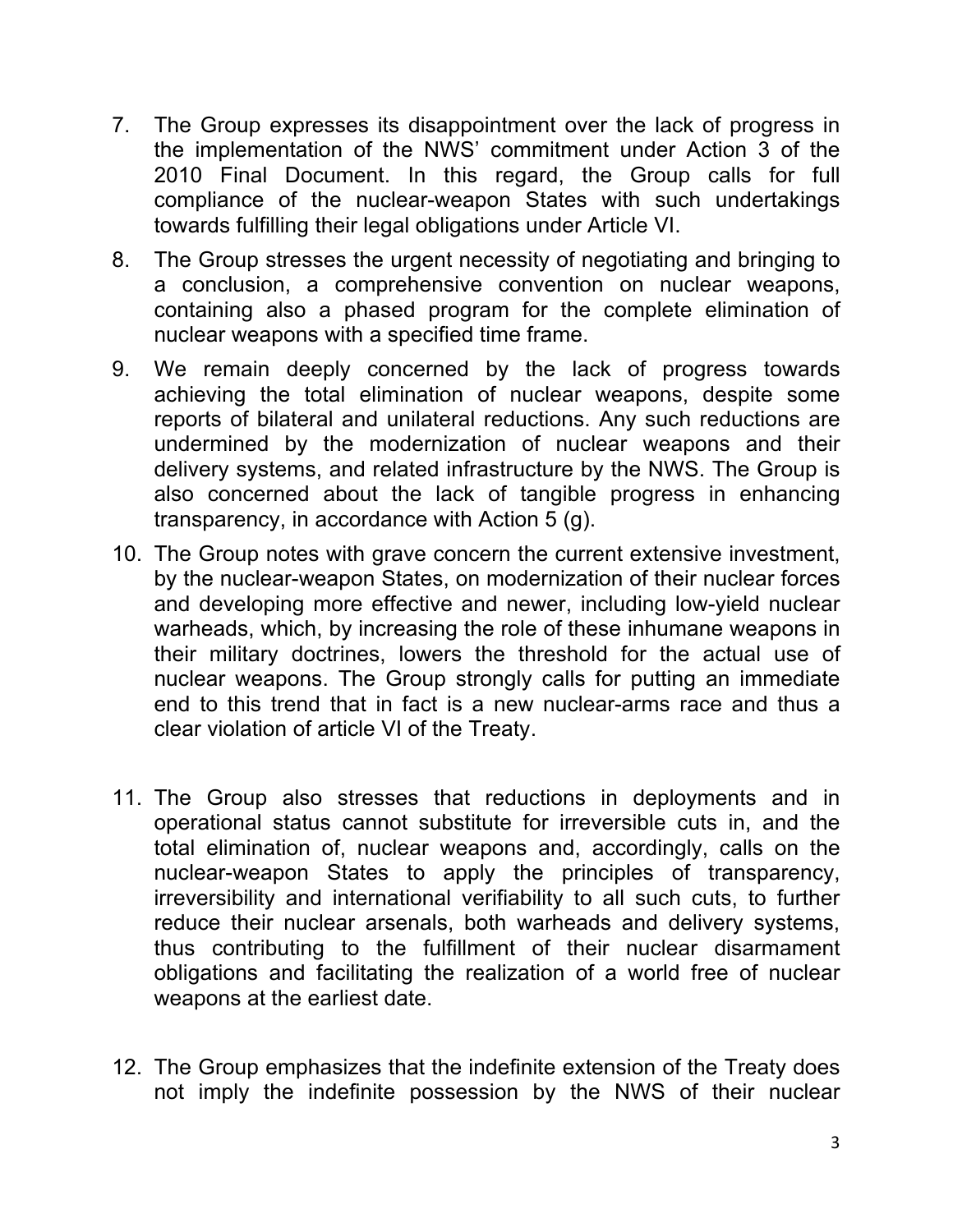arsenals. Any assumption of indefinite possession of nuclear weapons is in contravention of the obligations under the Treaty and also incompatible with Treaty's object and purpose as well as the the integrity and sustainability of the nuclear non-proliferation regime, both vertical and horizontal, and with the broader objective of maintaining international peace and security.

Mr. Chairman,

- 13. The Group is of the firm belief that, the total elimination of nuclear weapons is the only absolute guarantee against the use or threat of use of nuclear weapons, and pending that it is the legitimate right of all non-nuclear-weapon States that have given up the nuclear-weapon option by becoming parties to the Treaty to receive effective, universal, unconditional, non-discriminatory and irrevocable legally binding security assurances against the use or threat of use of nuclear weapons under all circumstances.
- 14. The Group reaffirms that, in accordance with the Charter of the United Nations, States must refrain in their international relations from the threat or use of force against the territorial integrity or political independence of any State, or in any other manner inconsistent with the purposes of the United Nations.
- 15. The Group firmly believes that any use or threat of use of nuclear weapons would be a crime against humanity and a violation of the principles of the Charter of the United Nations and international law, in particular international humanitarian law. The Group further believes that the mere possession of nuclear weapons is inconsistent with the principles of international humanitarian law.
- 16. The Group is also of the view that, pending the conclusion of negotiations on universal, legally binding, effective, unconditional, nondiscriminatory and irrevocable security assurances to all non-nuclearweapon States parties to the Treaty against the use or threat of use of nuclear weapons under all circumstances, and taking into account that the existing commitments with regard to negative security assurances